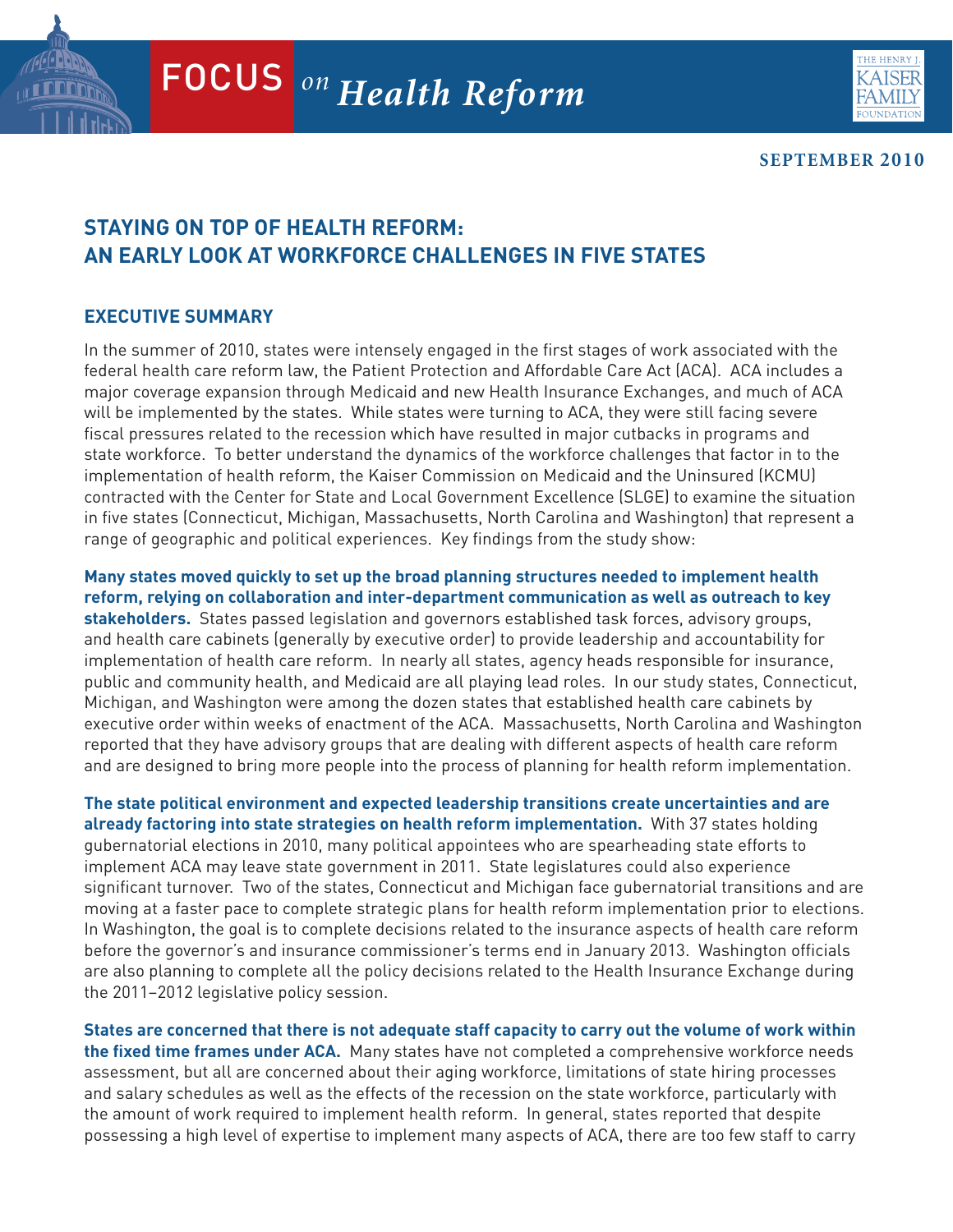## FOCUS *on Health Reform* FOCUS *on Health Reform*

out the broad requirements of health care reform within the established times frames. In some areas where states do not have considerable expertise, such as development and implementation of eligibility systems and Health Insurance Exchanges, they expect to tap consultants to supplement existing staff capacity. However, there is some concern that there will be competition for experts to assist states because all states are working under the same timelines. States are also using non-partisan institutes or other non-governmental agencies to supplement the state workforce. For example, The North Carolina Institute of Medicine is staffing the state's health care reform advisory committee and serving as a central information resource for the state.

**Timely guidance and financial support from the federal government will help states successfully implement health reform.** Even though many of the major coverage provisions in ACA go into effect in 2014, state officials say they need federal guidance as early as possible to be ready by then. States are waiting for federal guidance as well as templates or prototypes that can be used to shape approaches to specific aspects of the ACA like enrollment systems or designing Exchanges. Clear guidance, as well as opportunities for federal-state information sharing will help states move forward and prevent duplication of efforts. In a recent HHS conference call, several state staff stressed the importance of a "true partnership" between the federal and state governments, asking that information be shared freely, quickly, and broadly to maximize shared learning. States reported that federal funds will provide help, but they are challenged to find staff and contractors who can help write grant applications to access these funds. Most states have applied for \$1 million grants given to states by HHS for planning activities related to setting up the Exchanges.

#### **Key staffing challenges for health reform implementation are around designing insurance Exchanges, handling expanded enrollment for Medicaid and state Exchanges and updating eligibility**

**systems.** Most states are just beginning to think about their approach to a Health Insurance Exchange and one senior official called establishment of the Exchanges "the biggest workforce challenge of health care reform." In most states, administrative capacity for Medicaid is already very lean, and the Medicaid expansion and new requirements are expected to stretch that capacity even more so. Inevitably, a larger program will require additional staff. States also will need to evaluate their current eligibility systems for Medicaid and determine whether these systems can handle the new Medicaid expansion, effectively coordinate with the Exchange, and be updated to move toward on-line enrollment with sophisticated data matching capabilities. In many cases, health reform will necessitate new eligibility systems, which means that states need to start planning now because new systems take time as well as financial and staff resources to implement.

**Looking forward, federal health care reform offers a chance to restructure Medicaid eligibility determinations and improve program operations.** States are already rethinking their Medicaid structure and operations as they begin planning for program expansion under the ACA. For example, in its next legislative session, Washington plans to consider a proposal to move its Medicaid Administration out of the Department of Social and Health Services and merge it with its Health Care Authority. Michigan is considering moving eligibility determinations out of the Department of Human Services and into the Department of Community Health, which administers the Medicaid program, to help simplify the eligibility determination process and to facilitate integration with the insurance Exchange. Some state officials believe the focus on improving and expanding Medicaid and broadening access to health insurance as part of the Exchanges will improve overall health care in their states. North Carolina hopes to leverage an expanded Medicaid program to elevate the standard of care across the state. While states are in the early planning stages of thinking about health reform, January 1, 2014, looms as a challenging deadline. To be ready, states must engage in critical planning and preparation now.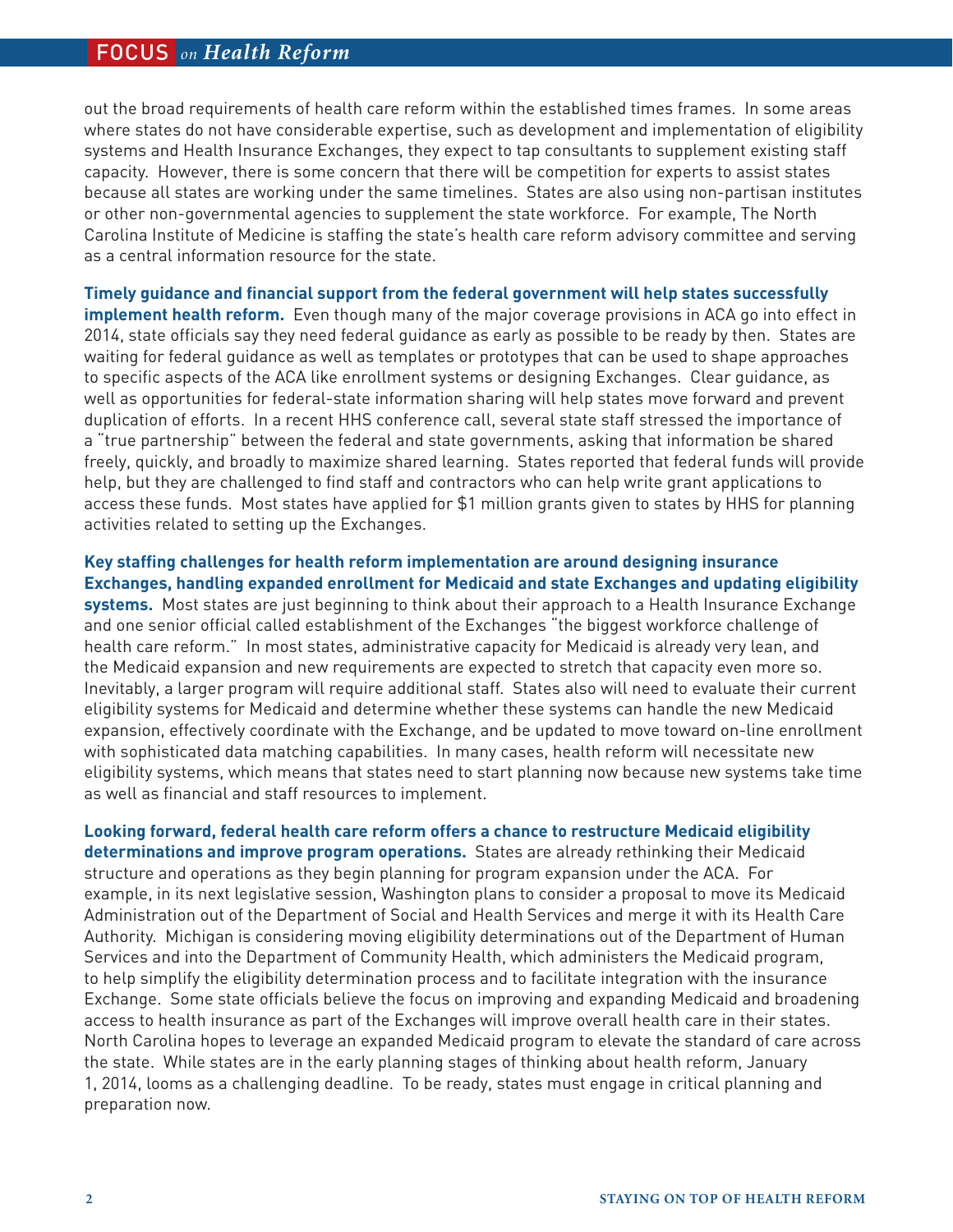## **INTRODUCTION**

The Patient Protection and Affordable Care Act (ACA) was signed into law on March 23, 2010. States are expected to play key roles in implementing both Medicaid and private insurance coverage changes. To make coverage more affordable, the law creates a new continuum of coverage pathways and provides assistance to individuals with family incomes up to 400 percent of the federal poverty level (FPL) by expanding Medicaid to a national floor of 133 percent FPL and providing subsidies to individuals between 133 percent and 400 percent FPL to purchase coverage through new Health Insurance Exchanges. The Medicaid expansion and Exchange coverage will go into full effect beginning in 2014; these provisions will provide coverage to an additional 16 million through Medicaid and another 16 million through the Exchanges by 2019 when the law is fully implemented.

States are largely responsible for implementing the Medicaid expansion and for establishing statebased Health Insurance Exchanges. For nearly all states, setting up a Health Insurance Exchange will be a new responsibility for which they have no previous experience. In addition, states will be responsible for transitioning to a new definition of income for Medicaid; providing for coordination in enrollment across Medicaid, CHIP, and Exchange coverage; developing eligibility and enrollment systems that are consumer-friendly and technology-enabled; developing adequate provider networks to serve Medicaid; and enforcing new insurance market regulations.

Economic and political uncertainties abound as states strive to make major changes in health care systems to meet the tight deadlines required by the ACA. While some states have begun to see modest improvements in tax revenues, most do not expect state revenues to return to pre-recession levels for at least two years. Federal financial support through the American Recovery and Reinvestment Act (ARRA) has helped state governments weather the economic storm. ARRA provided an estimated \$87 billion in federal fiscal relief in the form of an enhanced Medicaid match rate for October 2008 through December 2010. This relief was extended through June 2011, although at lower levels than those originally included in ARRA. However, this relief is expected to expire as states enter state fiscal year 2012. As the economy recovers, states will need to address significant fiscal responsibilities that have been on the back burner, including unfunded pension liabilities, a backlog of needed infrastructure investments, as well as the new requirements included in ACA.

In addition to economic constraints, many states are facing major political changes. Thirty-seven states have gubernatorial elections in November 2010. Electoral changes mean that the leadership framework for health care reform implementation will change dramatically throughout the country. State legislatures and the U.S. Congress could also experience significant turnover. Forty-six states will hold legislative elections in 2010 with more than 6,000 state seats (83 percent of all legislative seats) up for election. Some aspects of federal health care reform will require state legislative action.

Since states are responsible for implementing many aspects of health reform, the Kaiser Commission on Medicaid and the Uninsured (KCMU) contracted with the Center for State and Local Government Excellence (SLGE) to better understand the dynamics of the workforce challenges that factor in to the implementation of health reform by examining the situation in five states that represent a range of geographic, political, and gubernatorial transition experiences.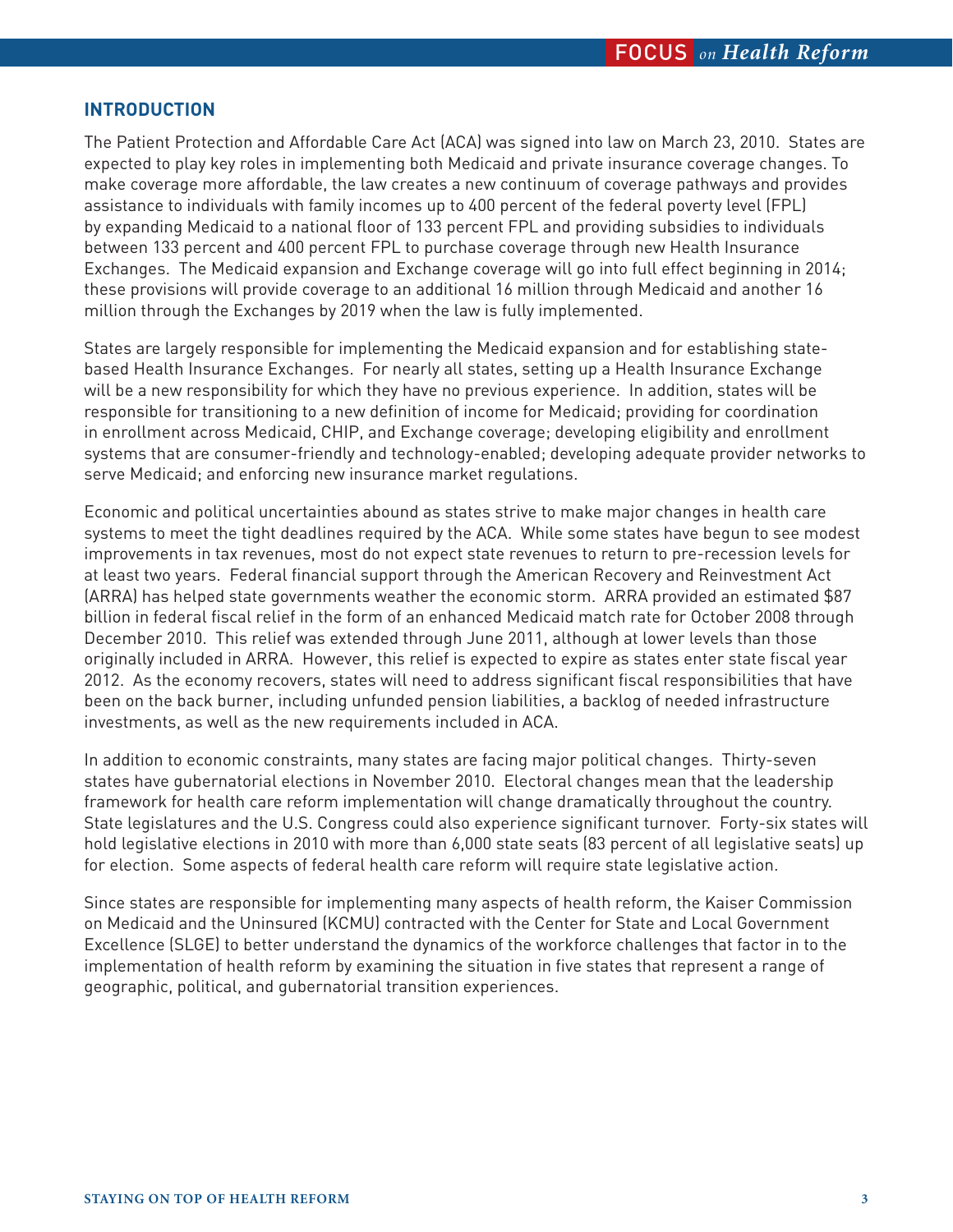## **RESEARCH METHODOLOGY**

The five states selected for this study have political and geographic diversity and a range of experiences. Governors include both Democrats and Republicans, with some states experiencing political transitions while others will retain an incumbent. Telephone interviews with state officials from Connecticut, Massachusetts, Michigan, North Carolina, and Washington were conducted between July 12 and September 1, 2010. Individuals interviewed included public and community health agency heads, insurance commissioners, Medicaid administrators, finance directors, leaders of health care reform cabinets, and health policy experts. The interviews explored state plans for managing health care reform implementation and probed the types and extent of workforce challenges anticipated in light of expanding health care responsibilities, as well as state budget issues related to the recession. The interviews with Massachusetts officials focused on what lessons might be learned from that state's experience with implementation of its state law, including how it set up a state Exchange for consumers to shop for health insurance.

In addition, this report includes state responses to an on-line workforce survey of the members of the International Public Management Association for Human Resources (IPMA-HR) and the National Association of State Personnel Executives (NASPE). The survey was conducted by the Center for State and Local Government Excellence (SLGE) in November and December 2009 and focused on workforce changes, unfilled positions, the timing of retirements, and changes to retirement plans and benefits. Additional comments from state members of IPMA-HR and NASPE members were gathered in July and August 2010.

### **FINDINGS**

The in-depth interviews with officials in the five target states probed action strategies, progress to date, and major challenges they are facing. Although the five states are at different stages, they are all driven by the same ACA requirements and deadlines. Some key findings are highlighted below.

### **1. Many states moved quickly to set up the broad planning structures needed to implement health reform, relying on collaboration and inter-department communication as well as outreach to key stakeholders.**

Because of the scope and complexity of the ACA, many governors and state legislatures moved quickly to set up the infrastructure for carrying out the new law. Their actions included passing legislation related to implementing the federal law and establishing task forces, advisory groups, and health care cabinets, generally by executive order, to oversee program planning. As of mid-August, eight states had created legislative committees to study the federal law and monitor progress, and 19 had established health care cabinets or advisory groups made up of senior state employees. Some states are relying on existing structures such as the Delaware Health Care Commission, established in 1990, and the Oregon Health Care Authority, established in 2009, to focus on the federal health reform law.1

These entities have similar charges, including providing leadership and accountability for implementation of health care reform; analyzing the federal law and its implications in the state; developing strategic work plans; coordinating across state agencies; monitoring federal grant opportunities and regulations; providing transparent access to information; assessing workforce capacity and training needs, both within the state government and in the health care and insurance industries; and recommending executive and legislative action to implement the ACA. While the makeup of the entities varies depending on where specific functions affected by health care reform are housed, agency heads responsible for insurance, public and community health, and Medicaid are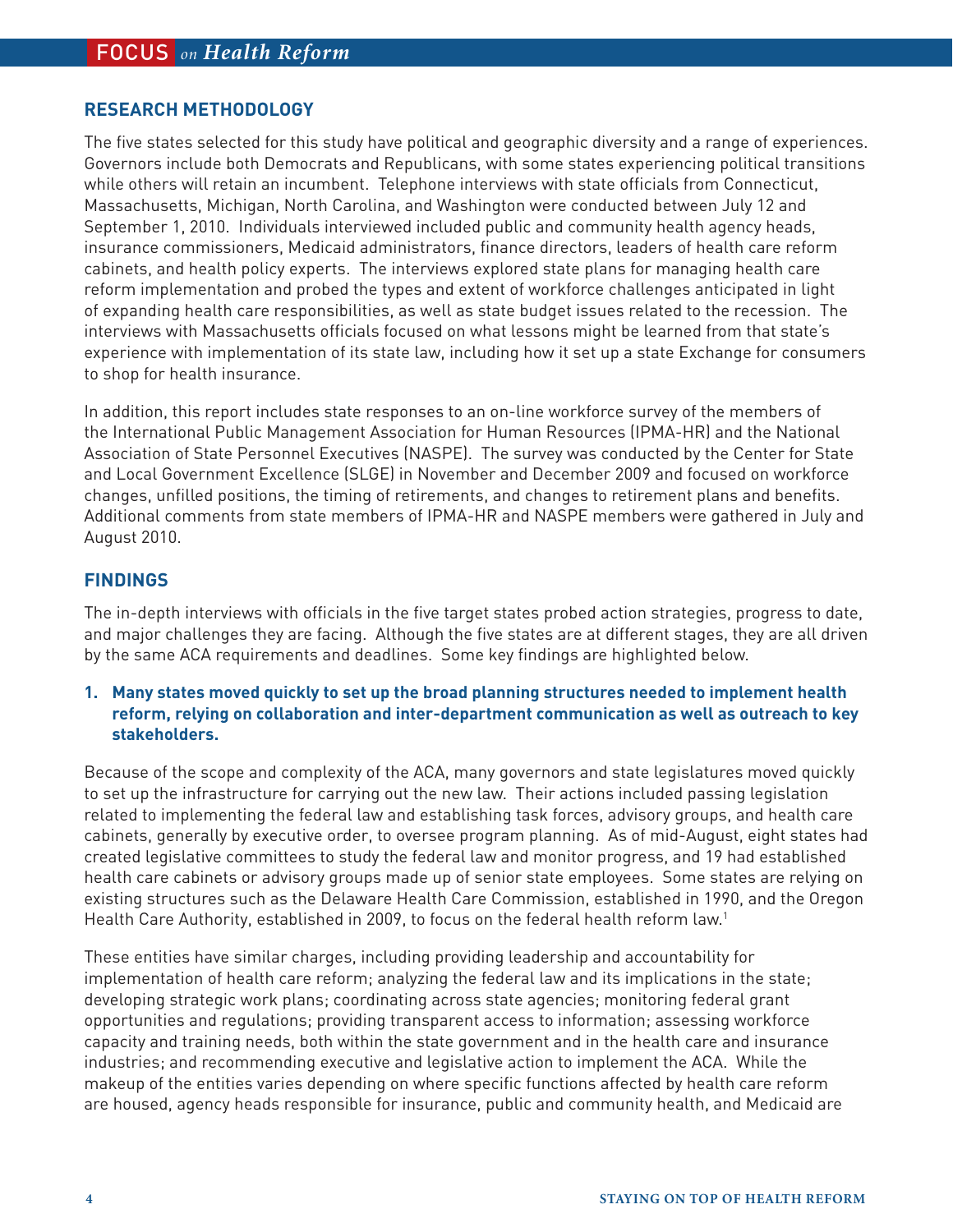all playing lead roles. Some states have separate advisory boards to focus on specific issues in health reform and to bring non-government stakeholders into the implementation process.

In our study states, Connecticut, Michigan, and Washington were among the dozen states that established health care cabinets by executive order within weeks of enactment of the ACA. Massachusetts, North Carolina, and Washington reported that they have advisory groups that are dealing with different aspects of health care reform and are designed to bring more people into the process of planning for health reform implementation. Some more detail on the structure set up around health reform in the study states follows:

**Connecticut.** The work of Connecticut's Health Care Reform Advisory Board, which was created in July 2009 in anticipation of federal legislation, laid the groundwork for the Health Care Reform Cabinet by analyzing the bill immediately upon passage and making recommendations on how to tailor it to Connecticut programs and needs. The Connecticut Health Care Reform Cabinet is made up of the commissioners/top deputies from the departments of Economic and Community Development, Developmental Services, Public Health, Mental Health and Addictive Services, Revenue Services, Social Services (where Medicaid is housed), Insurance, Information Technology, and Children and Families. It has three workgroups that are focusing on what state leaders consider the most pressing issues communication and outreach, funding opportunities, and creating the Health Insurance Exchange. More specifically, through the Executive Order, The Health Care Reform Cabinet was tasked with:

- Providing transparent access to information;
- Assessing insurance market reforms needed to prepare Connecticut for final implementation of national health reform in 2014;
- Developing a plan to pursue federal funds for a temporary high-risk health insurance pool;
- Creating a Health Insurance Exchange that will: create a website where small business owners and individuals can find a comparison of insurance policies including costs incurred and benefits provided; provide a point of access for all eligible residents and businesses to choose their insurance; and be structured to promote the highest quality and most cost-effective health care providers and insurers.
- Pursuing federal funding and/or foundation funding opportunities to assist in developing the Exchange and implementing any other aspects of health care reform.2

On behalf of the Cabinet, the Department of Public Health is required to launch and regularly update a website that will provide Connecticut residents with information about national health care reform, the phases of implementation and how changes may benefit them.

**Massachusetts.** Massachusetts adopted state health care reform in April 2006, so officials are using both the infrastructure already in place to implement the state law and an interagency work group to assess the ACA. A key component in implementing health reform in Massachusetts is the Connector, an independent state authority created by Chapter 58 of the Acts of 2006 to implement key elements of health reform. The Connector is governed by the Board of the Commonwealth Health Insurance Connector Authority (the Board), and chaired by the Secretary for Administration and Finance. The Board is composed of ten members with diverse backgrounds and areas of expertise, which allows for a broad range of perspectives to be represented. The Board approves all major policy, regulatory and programmatic decisions, and generally meets on a monthly basis in a public forum. $^3$ 

The Connector manages the CommCare and CommChoice programs and serves as an intermediary that assists individuals in acquiring health coverage.4 In addition, the Connector is charged under Chapter 58 with developing several policy and regulatory components of reform including the establishment of the benefits packages and premium contribution schedules for the CommCare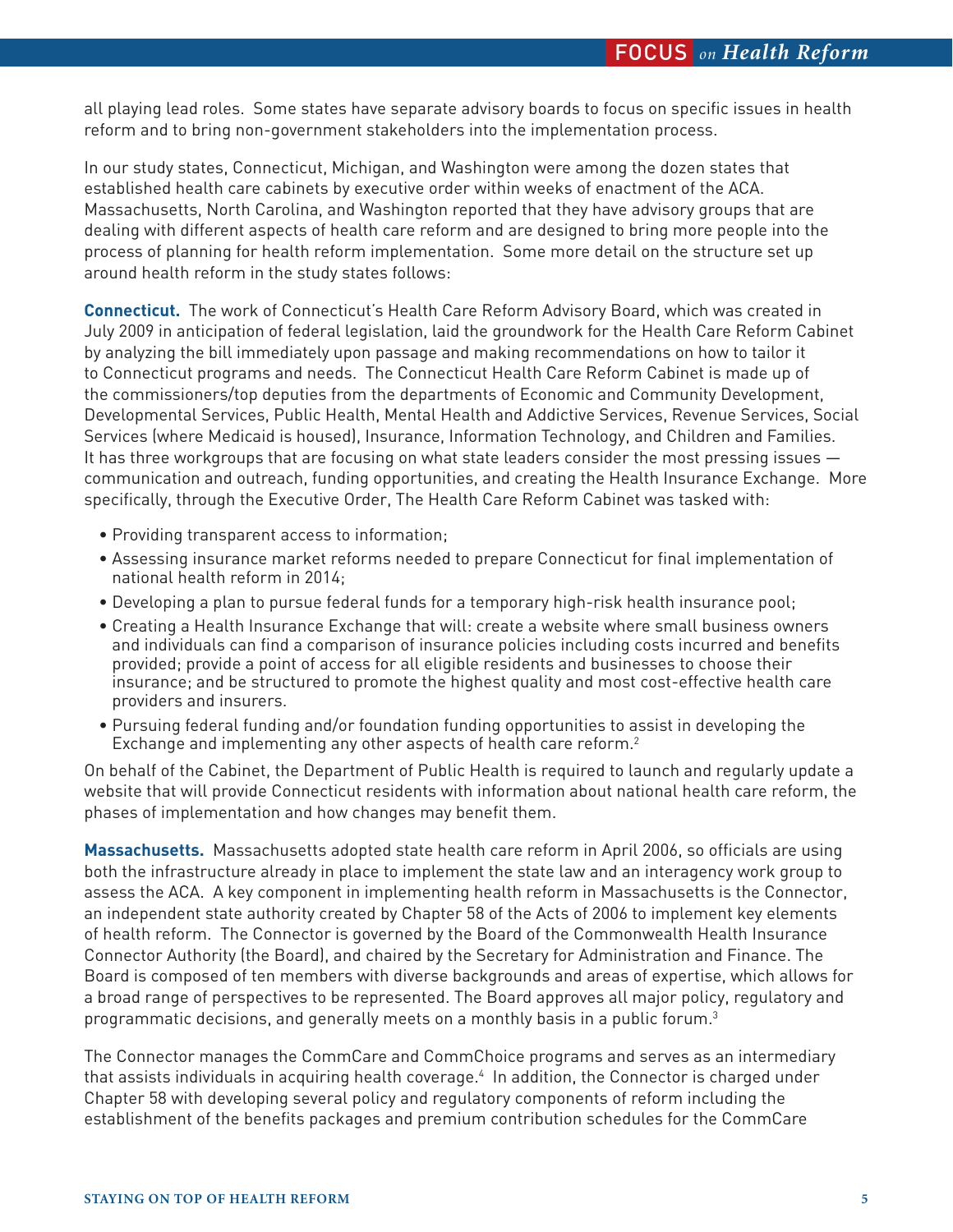## FOCUS *on Health Reform* FOCUS *on Health Reform*

program; development of regulations defining what constitutes Minimum Creditable Coverage (MCC); and construction of an Affordability Schedule. The Connector works with many state agencies including the Division of Insurance (DOI) and MassHealth (Medicaid). The Connector contracts with MassHealth to conduct eligibility screening and much of the enrollment process for CommCare applicants.

**Michigan.** The Michigan Health Insurance Reform Coordinating Council created by Executive Order is charged with:

- Conducting a comprehensive evaluation of health reform laws to identify decision points or state action items necessary to comply with the law or to further enhance access to health care, reduce costs, and improve quality;
- Identifying and recommending mechanisms to assure a coordinated and efficient state implementation;
- Engaging stakeholders to develop implementation recommendations;
- Facilitating collaboration with federal agencies regarding the establishment of new rules, regulations, or mechanisms for implementation;
- Developing recommendations for implementation of a Health Insurance Exchange;
- Analyzing the impact of health reform on state departments and agencies, including budgetary impacts;
- Identifying federal grants, pilot programs, and other non-state funding sources to assist with implementation;
- Recommending executive action or legislation to effectively and efficiently implement health reform.5

In accordance with the requirements in the Executive Order, Michigan state officials have engaged key stakeholder groups, including unions, employee groups, trade associations, and insurance providers. Some think tanks in the state with an interest in health care reform have provided connections with important external groups. Michigan has also applied for a federal grant to fund an expanded health insurance ombudsman position in the Office of Financial and Insurance Regulation to enhance consumer outreach efforts.

**North Carolina.** After the passage of ACA, North Carolina created the Health Reform Overall Advisory Committee made up of a range of stakeholders. It convened for the first time on August 5, 2010. Stakeholders representing groups involved in or affected by health care reform were invited to join the statewide Health Reform Overall Advisory Committee and its eight workgroups. The North Carolina Institute of Medicine (NCIOM), a quasi-state agency that serves as a non-political source of analysis, advice, and intergovernmental conversations on health policy issues, is managing the process and tasked with focusing on science and outcomes rather than politics. NCIOM is also managing the statewide health reform website. More than 200 people are involved in the process, including state officials, members of the legislature, health care professionals, academics, insurance providers, notfor-profit leaders, local public health officials, and representatives of community-based organizations. The elected

insurance commissioner and Secretary of the Department of Health and Human Services co-chair the Committee. Both the full advisory committee and the eight workgroups are meeting monthly through August 2011 to review the federal law, identify funding opportunities, assess existing health care resources and data needs, and help the state prepare for changes in the way health care is delivered. In addition to the broad advisory group, the state departments of Health and Human Services and Insurance have internal teams to coordinate staff action and respond to immediate deadlines and requirements.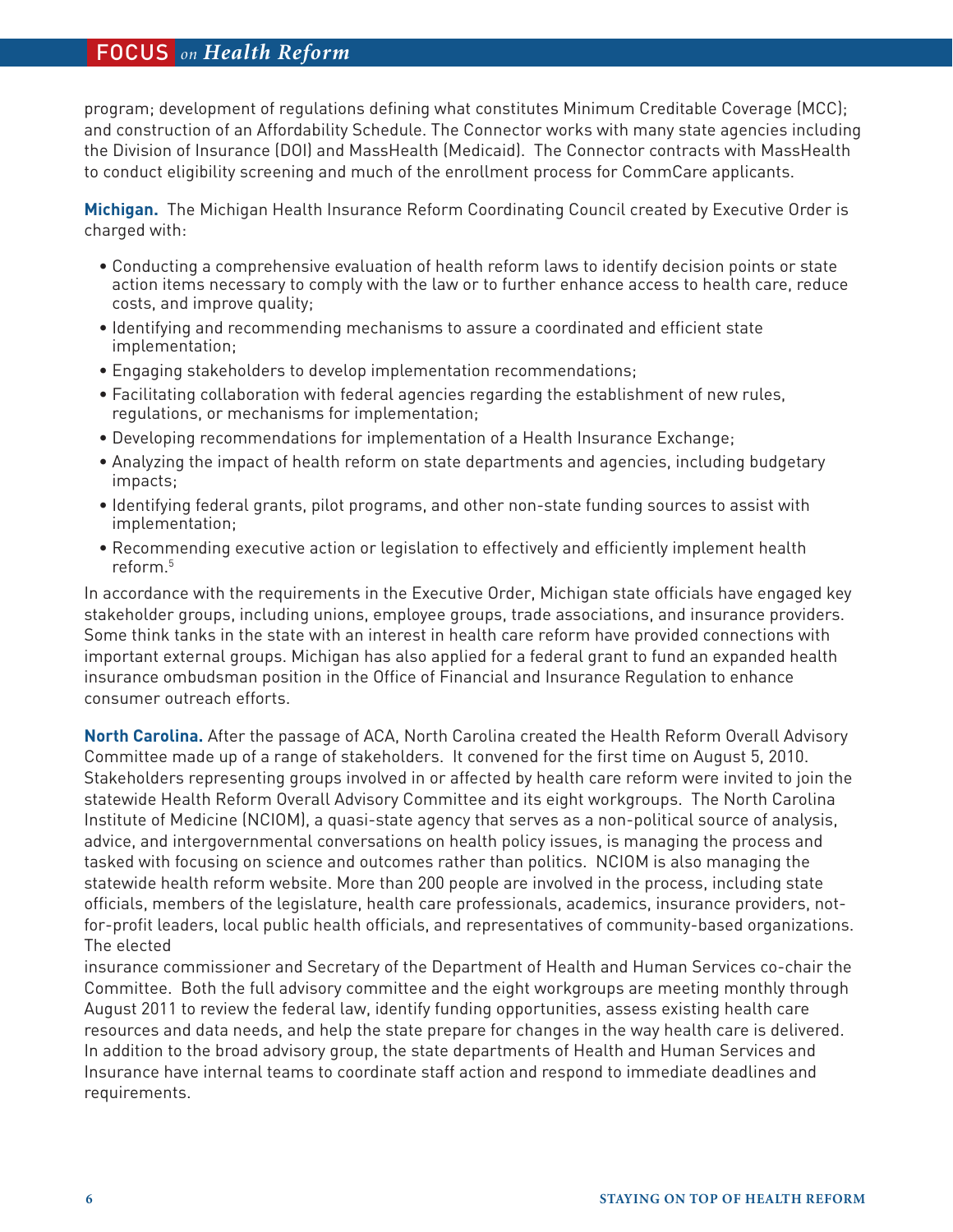**Washington.** In Washington, the Governor's Health Care Cabinet, created by Executive Order, is made up of top-level agency staff. The Health Care Cabinet was scheduled to submit a plan to the Governor by August 1, 2010, identifying:

- Short- and long-range opportunities, issues, and gaps created by the enactment of national health reform;
- Structures and processes needed by state agencies to orchestrate reform implementation, including those to appropriately assist the private health care sector in its implementation efforts;
- Workforce capacity and training needs in the public and private sectors; and
- Specific action steps, timelines, and assignment of lead responsibility.

The work plan must contain recommendations from the Administrator of the Health Care Authority and Secretary of the Department of Social and Health Services, in coordination with the Office of Financial Management and Executive Policy Office, identifying specific actions and timelines to implement uniform policies and to consolidate duties, functions, and powers related to state agencies' health care purchasing under the Health Care Authority.<sup>6</sup>

Federal funding opportunities and recommendations for changes to state law necessary to implement ACA must be submitted in the July 2011 legislative session. The state also has a Joint Legislative Select Committee on Health Reform Implementation that is reviewing the law and examining it from a legislative perspective. This committee has three advisory groups — workforce, Exchange and insurance reforms, and low-income coverage — that are bringing stakeholders into the process. The state's elected insurance commissioner is a member of the governor's Cabinet and meets monthly with the Joint Select Committee.

### **2. The state political environment and expected leadership transitions create uncertainties and are already factoring into state strategies on health reform implementation.**

**States will face changes in leadership in many states after elections in November.** With 37 states holding gubernatorial elections in 2010, including 25 in which the incumbent is retiring, termlimited, or was defeated in a primary, the leadership framework for health care reform will change dramatically throughout the country. Gubernatorial transitions mean many political appointees who are spearheading health care reform may leave state government in 2011. While career employees are heavily involved in many aspects of health care reform — particularly in Medicaid, where the administrator is often a career employee — overall leadership, policy direction, and interagency coordination come from political appointees.

State legislatures could also experience significant turnover. Forty-six states will hold legislative elections in 2010 with more than 6,000 seats (83 percent of all legislative seats) up for election. Some aspects of federal health care reform will require state legislative action, like setting up an insurance Exchange. In addition, a dozen states also have elected insurance commissioners whose terms will expire between now and 2014.

Further complicating the political environment are legislative and legal actions challenging some aspects of federal health care reform. Legislators in at least 40 states have proposed legislation to limit, alter, or oppose selected state or federal actions including single payer provisions and mandates requiring the purchase of insurance. Attorneys general in 20 states have filed or announced plans to pursue lawsuits opposing provisions of the ACA.7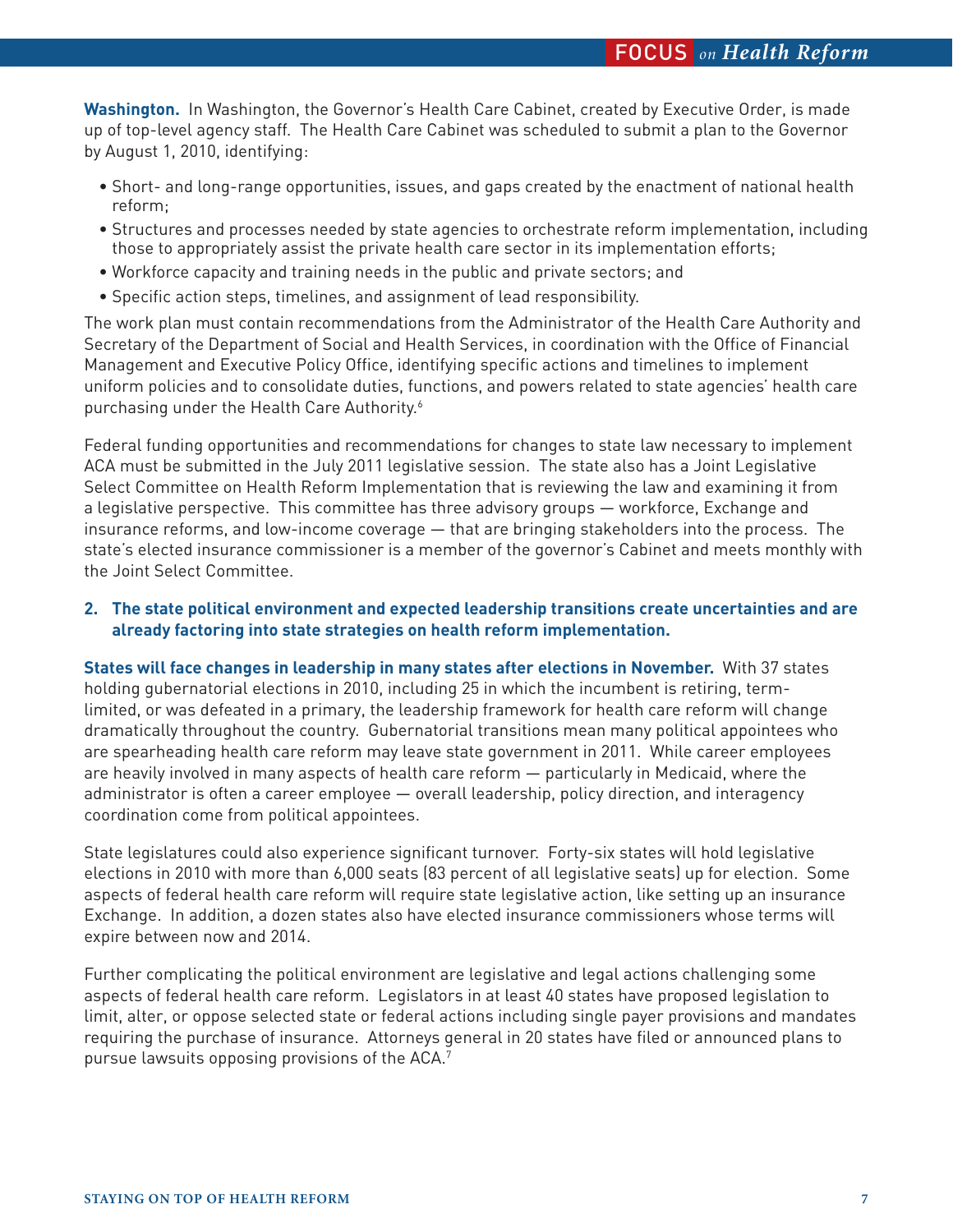## FOCUS *on Health Reform* FOCUS *on Health Reform*

**Political transitions are shaping health care reform timing and strategies.** In general, political appointees dominate the leadership positions in the entities charged with health reform implementation, although career staff are heavily involved for expertise and to ensure continuity through political transitions. Two of the states in this study (Connecticut and Michigan) will see a change in governor in January 2011.

Connecticut is working to develop a health care reform policy framework before a new governor takes office in January 2011. Top priorities for the Connecticut Health Care Cabinet are to ensure the deep involvement of career service employees to provide continuity when the administration changes, and to engage external stakeholders to build awareness of and commitment to the overall strategy. While the Health Care Reform Cabinet is made up entirely of senior state employees appointed by the governor, the Advisory Board includes both state employees and key industry stakeholders appointed by leaders of the legislature. In July 2010, Governor Rell named Deputy Public Health Commissioner Cristine Vogel to serve as Special Advisor for Health Care Reform to oversee integration of federal health reform initiatives in the state and carry out strategies developed by the Health Care Reform Cabinet, which she chairs. Ms. Vogel relinquished her Deputy Public Health Commissioner duties to focus full-time on health care reform before Governor Rell leaves office.

In Michigan, the Health Care Insurance Reform Coordinating Council is developing a strategic plan and working to secure as much federal funding as quickly as possible before Governor Granholm leaves office. The Council expects to deliver a strategic plan to Governor Granholm by the end of October that will lay out the questions and choices the state faces and provide recommendations for action. Governor Granholm appointed Michigan Department of Community Health Director Janet Olszewski, a long-time public health director, to lead the effort and maximize short-term results. The Michigan Public Health Institute (MPHI), a not-for-profit state organization established by the legislature in 1990 to bolster the state's public health infrastructure, supports the council's work, particularly in writing grant applications.

In Washington, the 2012 election is influencing the implementation schedule. The goal is to complete decisions related to the insurance aspects of health care reform before the governor's and insurance commissioner's terms end in January 2013, regardless of their reelection plans. Officials are also planning to complete all the policy decisions related to the Health Insurance Exchange during the 2011–2012 legislative policy session.

**In the midst of implementing state reform efforts, Massachusetts navigated a political transition, but both governors were committed to reform.** Republican Governor Mitt Romney chose not to seek a third term and left office nine months after signing the state's health care reform law. Democratic Governor Deval Patrick was inaugurated January 4, 2007. Both governors were strongly committed to health care reform, which helped facilitate the transition. State officials reported that a "can do" leadership culture set the tone for carrying out health care reform under tight deadlines, even with a change in political leadership.

The Commonwealth Health Connector — the nation's first state-run Health Insurance Exchange and a cornerstone of the Massachusetts reform — became available to residents below the poverty level on October 1, 2006, and, for those between 100 percent and 300 percent of the poverty line on January 1, 2007 — three days before Governor Patrick was inaugurated. State officials say a diverse Board of Directors established to guide the design and oversee continued operation of the Health Connector helped meet the tight deadlines and sustain progress. The Board includes the Massachusetts Secretary of Administration and Finance, Commissioner of the Division of Insurance, and Medicaid Director along with experts in public health, commercial insurance, health care cost containment, and labor relations.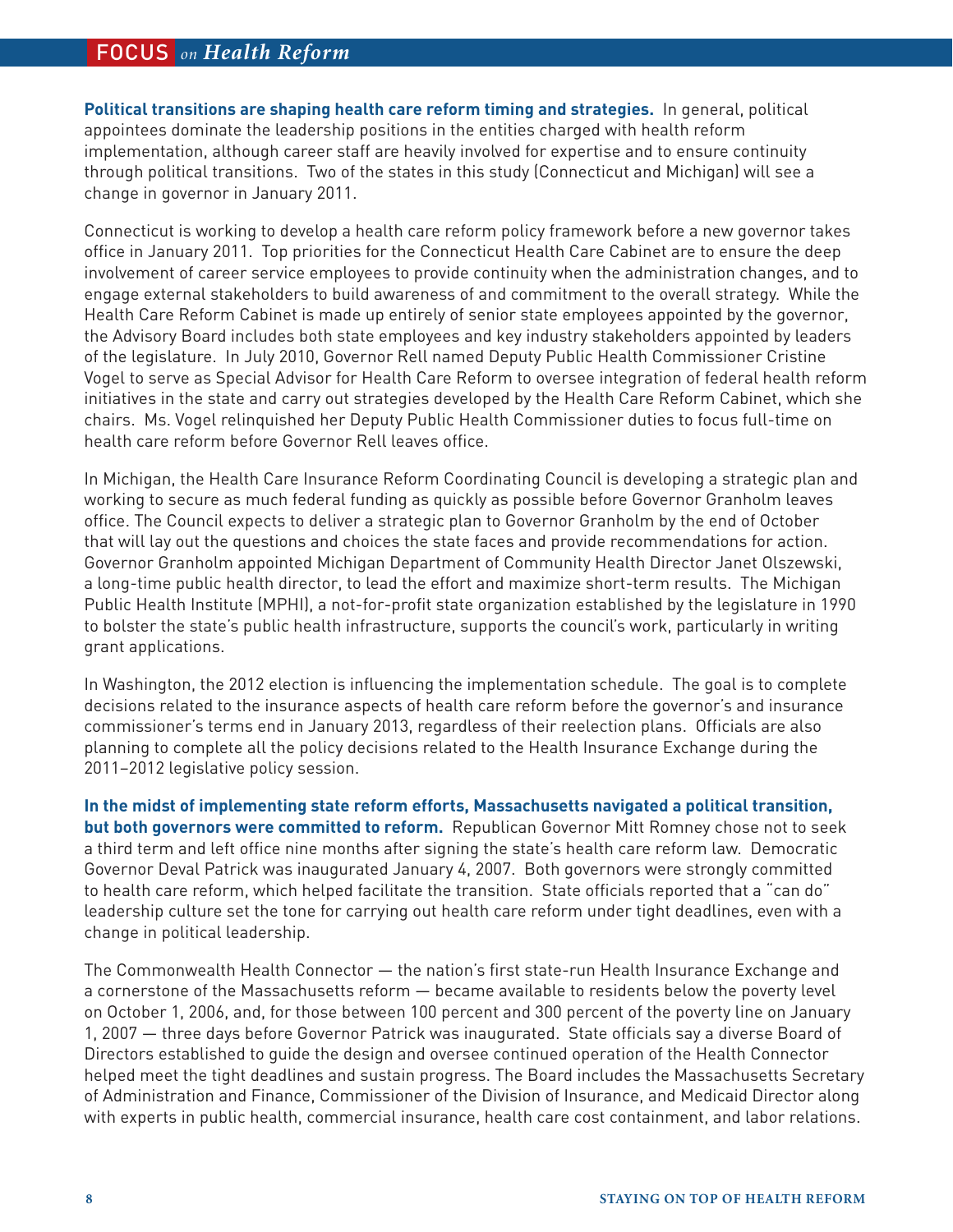**3. States are concerned that there is not adequate staff capacity to carry out the volume of work within the fixed time frames, and states will need to hire contractors for some key health reform responsibilities.**

**The aging workforce, salary schedules and hiring practices can affect capacity to implement health reform.** Although many states have not undertaken a workforce analysis to specifically assess their needs to implement health reform, it seems clear that many are concerned that there is not adequate capacity to handle the workload. The age and salary levels for state workers compared to the private sector are expected to be key factors in state workforce capacity over the next several years. Overall, a looming talent challenge is emerging as one-third of the state government workforce is eligible to retire in the next five years. Human resource managers say they are having difficulty finding qualified candidates for positions that require substantial expertise and experience given the competitive job market for these positions. The biggest recruitment challenges are in higher level positions and those requiring specialized expertise or licenses, such as information technology professionals, nurses, physicians, health instructors, social service case workers, financial analysts, procurement/acquisition  $s$ pecialists, agency directors, and other senior managers. $8$  Traditional civil service hiring practices take time and leave little room for salary and benefits negotiation.

A Washington state personnel survey found that entry and lower level jobs in the state pay 10 percent more than comparable jobs in the private sector. Higher-level positions, the survey found, are paid as much as 20 percent less. Another state interviewed for this project found that 32 percent of health services employees are eligible to retire in the next five years, and that salaries for senior positions are not competitive with the private sector. A related analysis recently found that on average, total compensation is 6.8 percent lower for state employees than for comparable private sector employees.<sup>9</sup>

**The recession has exacerbated pressure on state workforce capacity.** In response to an on-line national workforce survey,<sup>10</sup> when asked about the workforce changes governments have adopted as a result of the economic downturn, almost 90 percent of state respondents indicated that their governments had implemented hiring freezes; 65 percent had instituted pay freezes; and nearly half (46 percent) had furloughed employees. Other changes included layoffs (39 percent), early retirement incentives (28 percent), and pay cuts (13 percent). On the other hand, almost half (46 percent) of the state respondents indicated that retirement-eligible employees were postponing retirement, which could be linked to retirement-eligible employees working longer to boost their retirement income, particularly if they suffered investment losses from the downturn. A recent report shows that states, localities, and school districts have cut 231,000 jobs since 2008.11 With on-going publicity about state budget challenges, state employment no longer enjoys a reputation for job security. State officials fear that ongoing publicity about state budget challenges may make state employment a less attractive option even if funding for new or frozen positions becomes available.

These workforce issues have left agencies responsible for implementing federal health reform chronically short-staffed. The commissioners, managers, and directors who are leading their states' health care reform efforts repeatedly cited a lack of time to focus on the complexities of the ACA, meet deadlines for short-term program implementation, and complete grant applications as their biggest challenges. One official said her department has been in "total scramble mode" since March 23. For example, a recent early retirement incentive in Connecticut led to a 10 percent workforce reduction in the Medical Care Administration, including the loss of four experienced senior managers in one day. Washington reported that nearly one-third of the Department of Social and Health Services is eligible to retire in the next five years. In Michigan, about 20 percent of current employees in the Medical Service Administration are eligible to retire now, with another 15 to 20 percent eligible in the next five years. Massachusetts estimates that each of the agencies involved in health reform could use one to two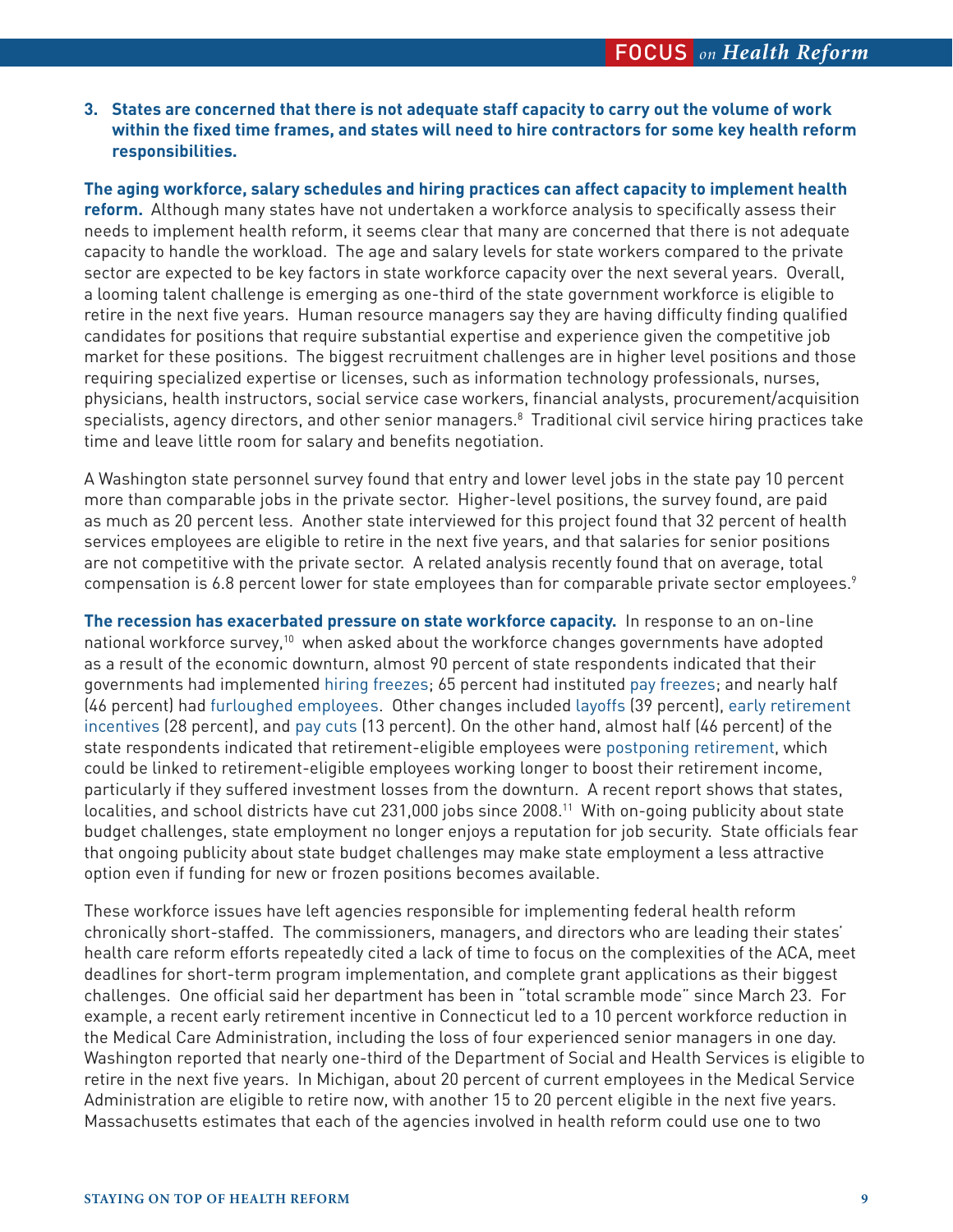full-time employees to implement the ACA. States also noted that they needed help to apply for and administer grant and demonstration projects.

Many states will seek outside contractors to implement new requirements for the Exchanges and IT systems, but states in the study indicated that there was a strong preference for hiring full-time staff in public health and Medicaid administrations to build the sustained workforce capacity needed to fulfill ongoing state responsibilities related to health reform. This preference applies to administrative, policy, and management positions because of long-term capacity needs and the desire to sustain highlevel expertise in career service positions.

**States reported that there is considerable expertise among the current workforce, even though they are limited in numbers.** Despite workforce challenges, state leaders in this study were confident that their workforce has the knowledge, expertise, and commitment to implement many of the key provisions in health care reform. Agency and division directors reported having highly skilled staff who are thinking creatively, taking risks, asking challenging questions, and handling increased workloads. However, despite the high level of expertise, there are too few staff to carry out the broad requirements of health care reform within the established time frames.

**States expect to tap consultants for technology systems and insurance expertise and worry that there may be competition for experts who can help design health Exchanges.** States plan to rely on consultants and contractors to supplement existing staff capacity, particularly to build and possibly operate large and complex information systems and to provide policy guidance, business advice and program design for the Health Insurance Exchanges. The potential for nationwide competition for contracted expertise in specific areas may slow progress. Because all states are working on the same timelines to develop similar programs, contractors with special expertise — particularly for design of Health Insurance Exchanges and complex information management systems — could be in short supply. Information technology expertise to design and run new information systems is a particular concern for some state officials, who say it is difficult to retain highly skilled IT professionals in-house because of better private sector salaries, making the need for consultants more urgent. Insurance departments are likely to use consultants and contractors, since this is already a common practice to meet short-term needs for special expertise. Massachusetts contracted out for actuarial services to create plan designs and to meet tight deadlines in establishing the Health Connector, the state's Health Insurance Exchange.

**States scramble to find staff and consultants with grant writing expertise.** States are heavily reliant on federal grants to provide resources to move forward with health reform; however, accessing federal grant funds is creating another workforce challenge. States need to find staff or consultants with grant writing expertise to apply for available funds on tight deadlines.

**In our study states, non-partisan institutes are a valuable source of staff and expertise.** Access to either state-supported or other non-partisan research institutes can provide supplemental expertise and staff support, particularly for research and grant writing. The North Carolina Institute of Medicine is staffing the state's health care reform advisory committee and serving as a central information resource for the state. The University of Massachusetts Medical School has provided project management support and Massachusetts has also relied on medical schools and foundations for analytical support. The Michigan Public Health Institute is providing a range of staff support services including grant writing. Even organizations without a direct connection to state government have provided valuable expertise and capacity.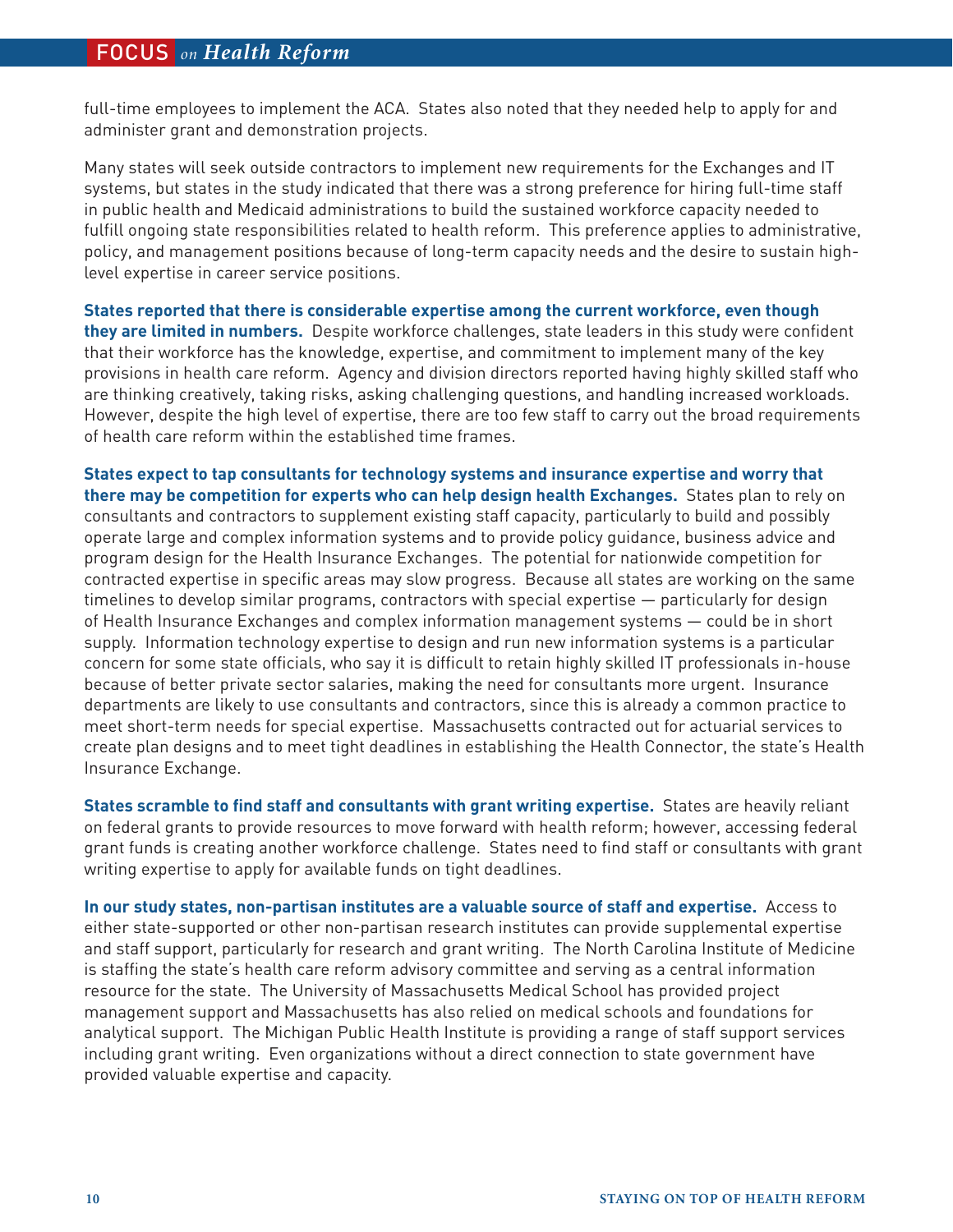### **4. Timely guidance and financial support from the federal government will help states successfully implement health reform.**

**Timely regulatory guidance is essential to successful implementation of health reform at the state level.** Federal leadership that provides timely information, prompt action on funding opportunities, flexibility in evaluating state responses, technical assistance, and regulatory guidance is essential to successful state health care reform. States are balancing ACA deadlines with the need for federal information, guidance, and support to facilitate informed decisions. For health care reform to succeed, said one official, the federal government needs to treat states as partners rather than stakeholders. Even though many of the major coverage provisions in ACA go into effect in 2014, state officials say they need federal guidance as early as possible to create the technology and procurement infrastructure that is required to have new systems up and running in a coordinated way by 2014. States are awaiting federally-developed templates and prototypes that can be used to shape approaches to specific aspects of the ACA. In particular, templates that provide frameworks for required electronic enrollment platforms for Medicaid and the Health Insurance Exchanges would help states streamline their planning, reduce burdens on staff, and prevent duplication of efforts across many states.

**Federal-state information sharing will speed up learning curves.** While states will approach health care reform differently depending on their existing structures and programs, the opportunity to share information and compare policy directions provides a valuable resource for fast-track learning. HHS forums and conference calls where state officials responsible for health care reform can receive updates on federal regulations and Exchange information with their state counterparts have proven valuable. In a recent HHS conference call, several state staff stressed the importance of a "true partnership" between the federal and state governments, asking that information be shared freely, quickly, and broadly to maximize shared learning. States raised important issues about the Exchanges at two forums held by the National Governors' Association in September 2010 in Vermont and Washington. Such forums accelerate learning and strengthen the federal-state dialogue.

**Federal grant funds are a critical source of funding for states under ACA, but states are hardpressed to keep up with deadlines to access these funds.** For many cash-strapped states, federal grants are the only source of short-term funds to meet ACA requirements, particularly for hiring staff and consultants to bolster workforce capacity. Major immediate tasks of the health care cabinets and implementation councils include monitoring funding opportunities and deadlines; ensuring that applications are submitted on time and addressing any questions that arise in the review process. Some states say they have struggled to keep up with grant applications because of limited available staff, despite the urgency of getting every available federal dollar to support implementation. The North Carolina Institute of Medicine created and regularly updates a spreadsheet with details about all available federal funds. The Michigan Public Health Institute is preparing grant applications on behalf of state agencies to continue the state's success in securing federal funding.

On July 29, 2010, the Department of Health and Human Services announced the availability of \$1 million in planning grants per state to help states begin work to establish Exchanges. States could use the funds for a variety of activities including to: assess current information technology (IT) systems and determine needs; plan for consumer call centers to answer questions from their residents; and develop partnerships with community organizations to gain public input into the Exchange planning process. Grant applications were due on September 1, 2010. Most states applied for one of these planning grants.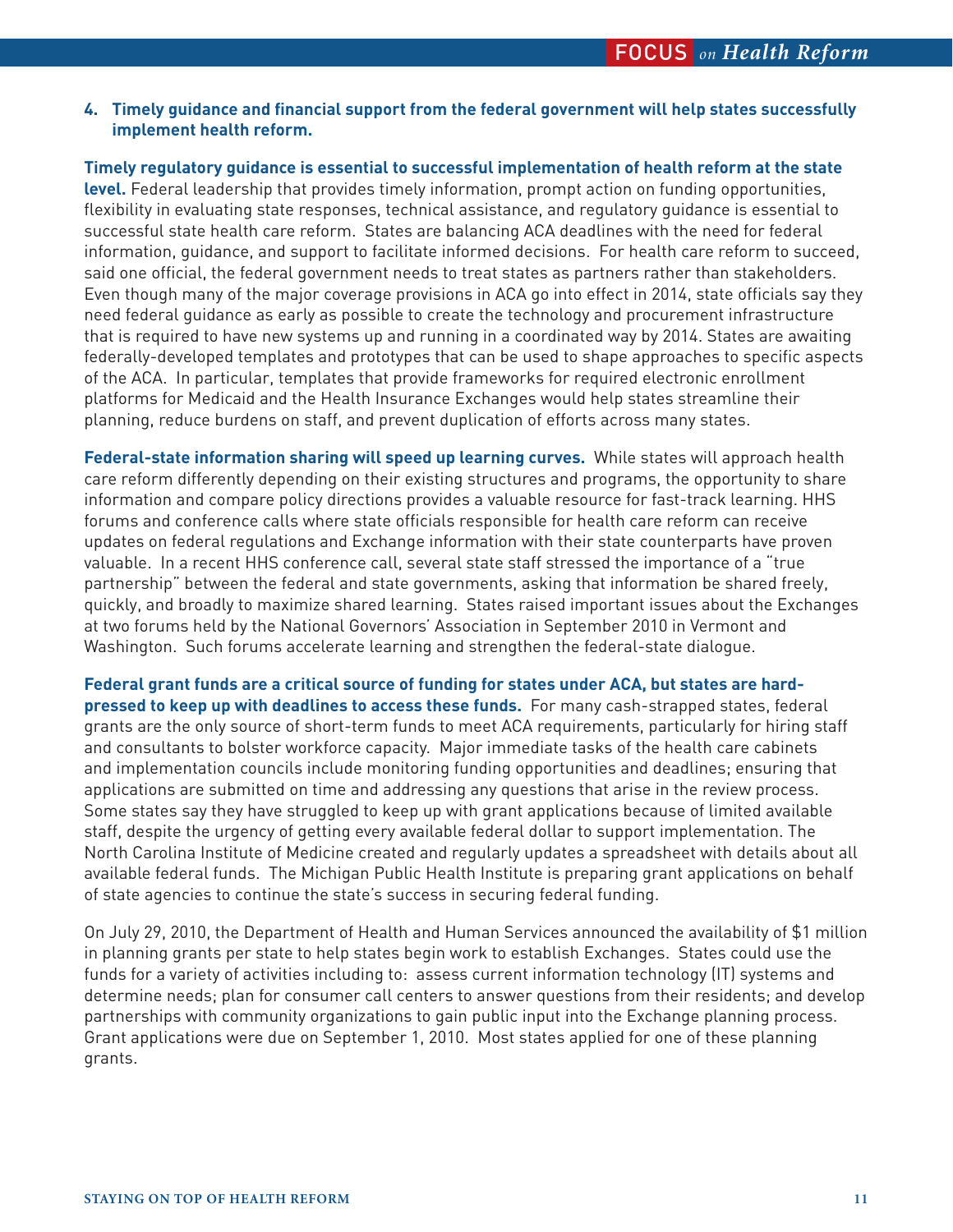**5. Key staffing challenges for health reform implementation are around designing insurance Exchanges, handling expanded enrollment for Medicaid and state Exchanges and updating eligibility systems.**

**Creating the new Health Insurance Exchange poses major challenges and many questions.** States are just beginning to think about their approach to the overall Health Insurance Exchange as well as its link to Medicaid eligibility and administration. One senior official called designing the Health Insurance Exchange "the biggest workforce challenge of health care reform." Both Connecticut and North Carolina have workgroups dedicated to analyzing the Exchange requirements and working on the overall plan and design. Questions about the Health Insurance Exchanges have dominated recent HHS forums, reflecting both the importance of this component of the ACA and the challenges states are facing in the beginning stages of program design.

Prior to January 1, 2013, states must notify HHS if they intend to establish and operate a state-based Exchange, according to federal standards. In addition, HHS will make a determination if the state is making sufficient progress towards having the state-run Exchange operational by January 1, 2014. If the state chooses not to establish an Exchange or is not making sufficient progress, HHS will plan for a federally established/operated Exchange in the state. Territories have the option to establish an Exchange and a limited amount of funding is allocated for this purpose. Massachusetts was able to launch components of its Health Insurance Exchange in less than a year, in part, because all policy guidance and regulations were established within the state.

Specific issues related to creating insurance Exchanges that officials interviewed for this report mentioned include:

- Managing the complex information technology needs, including integrating data with other state databases, particularly Medicaid, and creating single point-of-entry on-line enrollment systems;
- Designing new eligibility and enrollment processes that interface with Medicaid eligibility determinations and enrollment;
- Finding staff with the diverse skills needed to run the Exchange, including business and marketing;
- Creating business plans for self-supporting operation of the unsubsidized portions of the Exchanges; and
- Competing for access to a limited number of consultants with the necessary expertise to design Exchange programs.

**Medicaid expansion will stretch staff capacity.** Generally, states have lean administrative resources to operate Medicaid, despite its complexity. Over time, Medicaid enrollment and program responsibilities have expanded at a much faster rate than funding for administrative functions. Like other areas of state government, Medicaid administrative capacity has been affected by the recession, with agencies losing staff and resources at a time when demand for the program and enrollment have been increasing. For example, Michigan reported that the number of Medicaid enrollees has grown by nearly 73 percent during the past nine years and claims volume has increased by 50 percent during the past four years, while funding for administration of the program has remained relatively flat. North Carolina also points to a modest staff for administration of Medicaid with 426 staff to manage a \$10.6 billion-a-year program that currently serves 1.7 million people over the course of a year.

Major changes to Medicaid eligibility under the ACA present both challenges and opportunities for states. Building the infrastructure needed to administer vastly expanded Medicaid programs will stretch both staff capacity and expertise, particularly in creating more sophisticated information systems to expedite eligibility determinations and enrollments. Generally, additional staff will most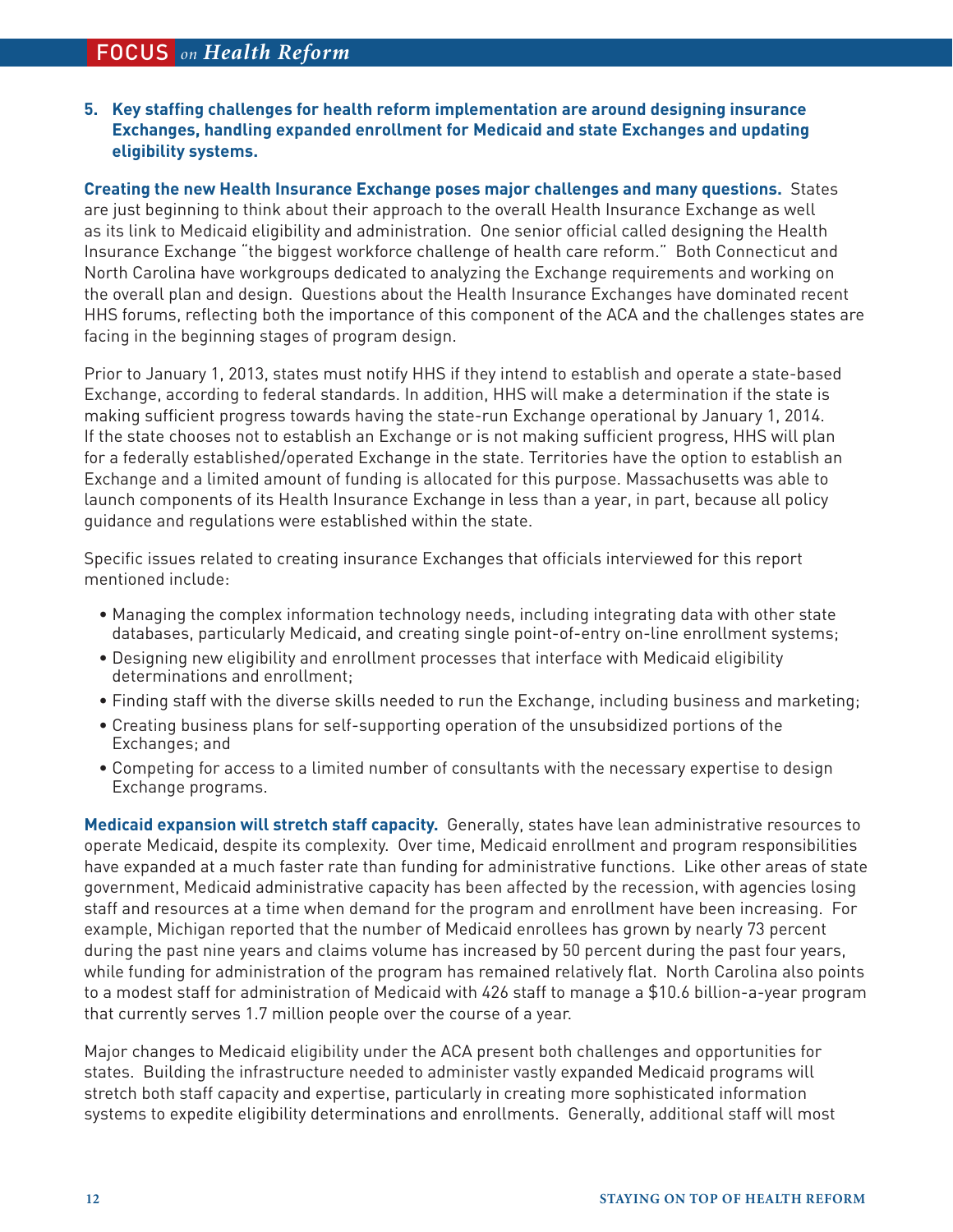likely be required to meet new program responsibilities as well as larger caseloads. State officials interviewed for this report believe streamlining and automation of eligibility determinations and enrollment processes will both improve Medicaid operations and possibly lead to efficiencies for staff over the long run as system operations become more familiar and efficient.

**Federal health care reform offers a chance to restructure Medicaid eligibility determinations and improve program operations.** States are already rethinking their Medicaid structure and operations as they begin planning for program expansion under the ACA. In addition, some state officials believe the focus on improving and expanding Medicaid and broadening access to health insurance as part of the Exchanges will improve overall health care in their states — provided sufficient funding is available to meet new needs. Examples of restructuring underway in the states interviewed for this report include:

- Washington is planning to move its Medicaid Administration out of the Department of Social and Health Services and merge it with its Health Care Authority. The reorganization, which will be proposed in the legislative session that begins January 2011, is similar to structures already in place in Kansas and Oklahoma and in the process of being established in Oregon.
- Michigan is considering moving eligibility determinations out of the Department of Human Services and into the Department of Community Health, which administers the Medicaid program. The goal is to simplify the eligibility determination process and consolidate program administration, particularly to facilitate integration with the Health Insurance Exchange.
- North Carolina hopes to leverage an expanded Medicaid program to elevate the standard of care across the state. As Medicaid grows and commands more dollars, state officials say, it will have the economic and clinical power to have a positive impact on the practice of medicine in the state.
- In Massachusetts, officials are assessing how the federal law supports changes the state sought to make prior to passing its state law. For example, Massachusetts initially worked primarily on access to care and is now seeking to make more progress on payment reform and cost containment in addition to focusing on access. There are Medicaid and Medicare grants and incentives that support these state goals. One Massachusetts official suggested that states give equal attention to access and cost as they implement the new federal law.

**Creating new eligibility and enrollment systems takes time and costs money.** Many states have antiquated Medicaid eligibility systems that have not been updated and will not be able to accommodate the Medicaid expansion or requirements to coordinate enrollment with the Exchange. Many states will need new eligibility systems, others will need significant modifications to current systems to meet the new ACA requirements, and there are a number of states where upgrades to and creation of new automated enrollment systems were underway prior to the passage of ACA.

States in this study generally seemed further along in enrollment system upgrades. In North Carolina, for example, the new NC Fast system is intended to ensure that eligibility determinations are more consistently accurate and that vital information is integrated with other state databases. Michigan inaugurated a new Medicaid Management Information System in 2009 that was an upgrade to a 1970s-era system. Massachusetts has created an on-line enrollment system with a single point of entry for both Medicaid and the Health Connector. The integrated system has helped the state enroll more children in an insurance program, since all adults must apply for coverage. Massachusetts is working on refining its technology systems to better track changes in enrollment status and further reduce paperwork.

While states are in the early planning stages of system design, January 1, 2014, looms as a challenging deadline. Designing a system to tie into an old one or building a completely new one is both time consuming and expensive. In order to meet the deadline for having an expanded Medicaid program up and running with a new way of determining eligibility by January 1, 2014, one official said the state should be working on the design and testing of every aspect of those systems right now. Instead, some officials say they are waiting for more guidance from HHS while they initiate their planning processes.